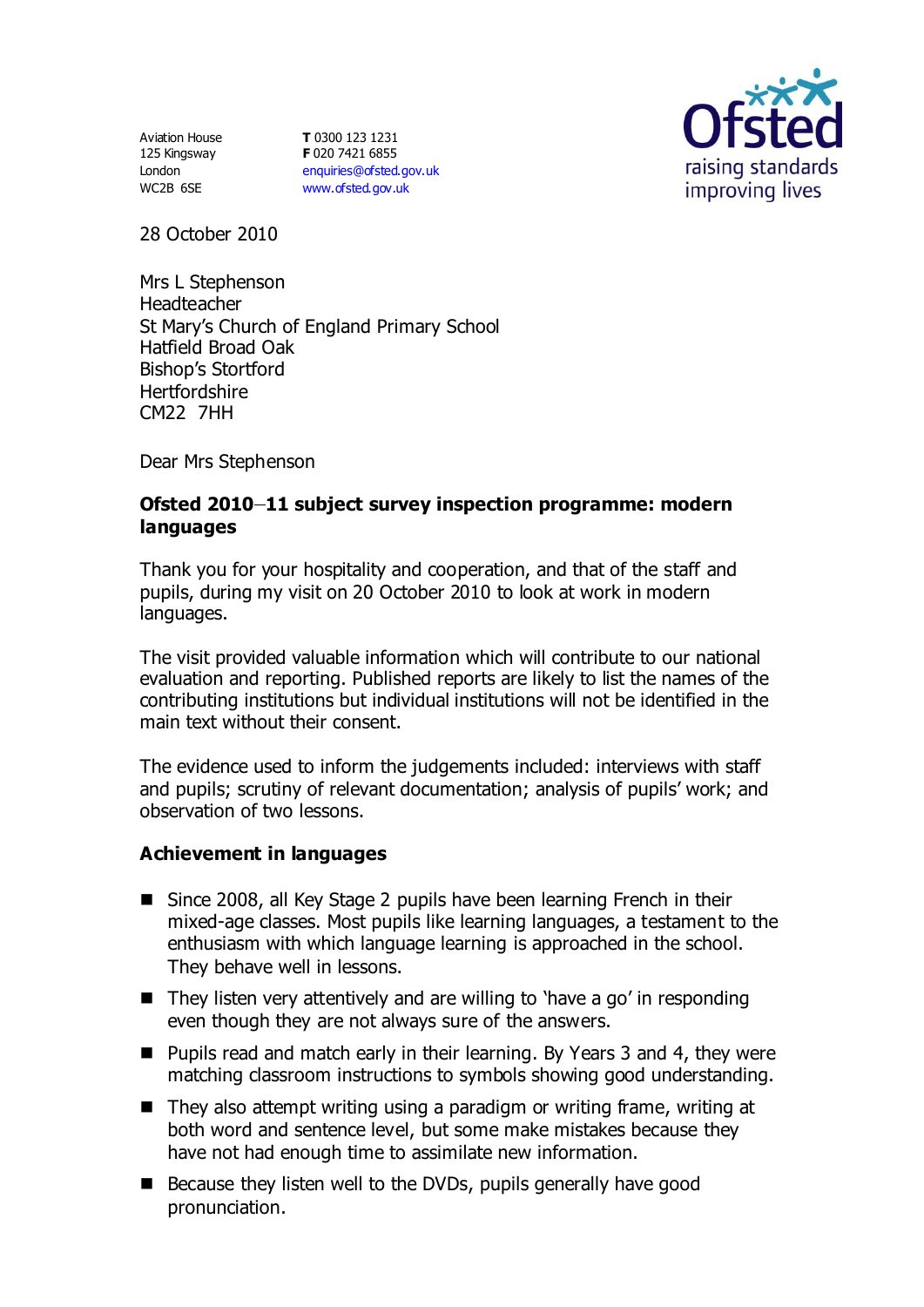■ They know the essentials of the importance of learning a language and can talk a little about France, its culture and know some French-speaking countries.

# **Quality of teaching in languages**

- $\blacksquare$  Teaching is variable but has many good features, including the enthusiasm with which staff embrace providing a good learning environment in lessons.
- $\blacksquare$  High expectations make pupils think hard. Pace and challenge are good. The range of activities available is good which includes group and pair work and pupils particularly like the challenge of competitions.
- Lessons are planned well using the scheme chosen and resources selected by the school. There are occasions where the scheme needs to be added to so that pupils are given more practice before being required to produce language. The subject coordinator is aware of this and has given a presentation to staff about it.
- French is not used as often as it could be for routine communication in the classroom. For example, for praising pupils, or asking them to do things.

## **Quality of the curriculum in languages**

- Despite the need to develop further activities to expand the chosen scheme, provision is good.
- The coordinator has ensured that the mixed-age classes in this small school do not repeat anything in the external scheme.
- $\blacksquare$  It interests pupils and contributes to their enjoyment. It also ensures that there are good role-models via DVDs and videos for pupils to follow. This is particularly important where teachers still feel less confident.
- Suitable time is allocated although more could be made of time beyond the discrete lesson time.
- Intercultural awareness is developed through a range of opportunities in and beyond school including an annual Year 5/6 visit to France where they have to use their French to shop as well as encounter intercultural similarities and differences.
- The school's activities in pursuit of their full international school's award also support well pupils' intercultural development.
- Formative assessment is built into provision; the school is at the stage of deciding how it is going to assess attainment more formally appraising new documentation from agencies such as The Centre for Language Teaching (CILT).

# **Effectiveness of leadership and management in languages**

■ The school opted for French as it realised that training and development opportunities for staff would be most accessible. It has now been taught